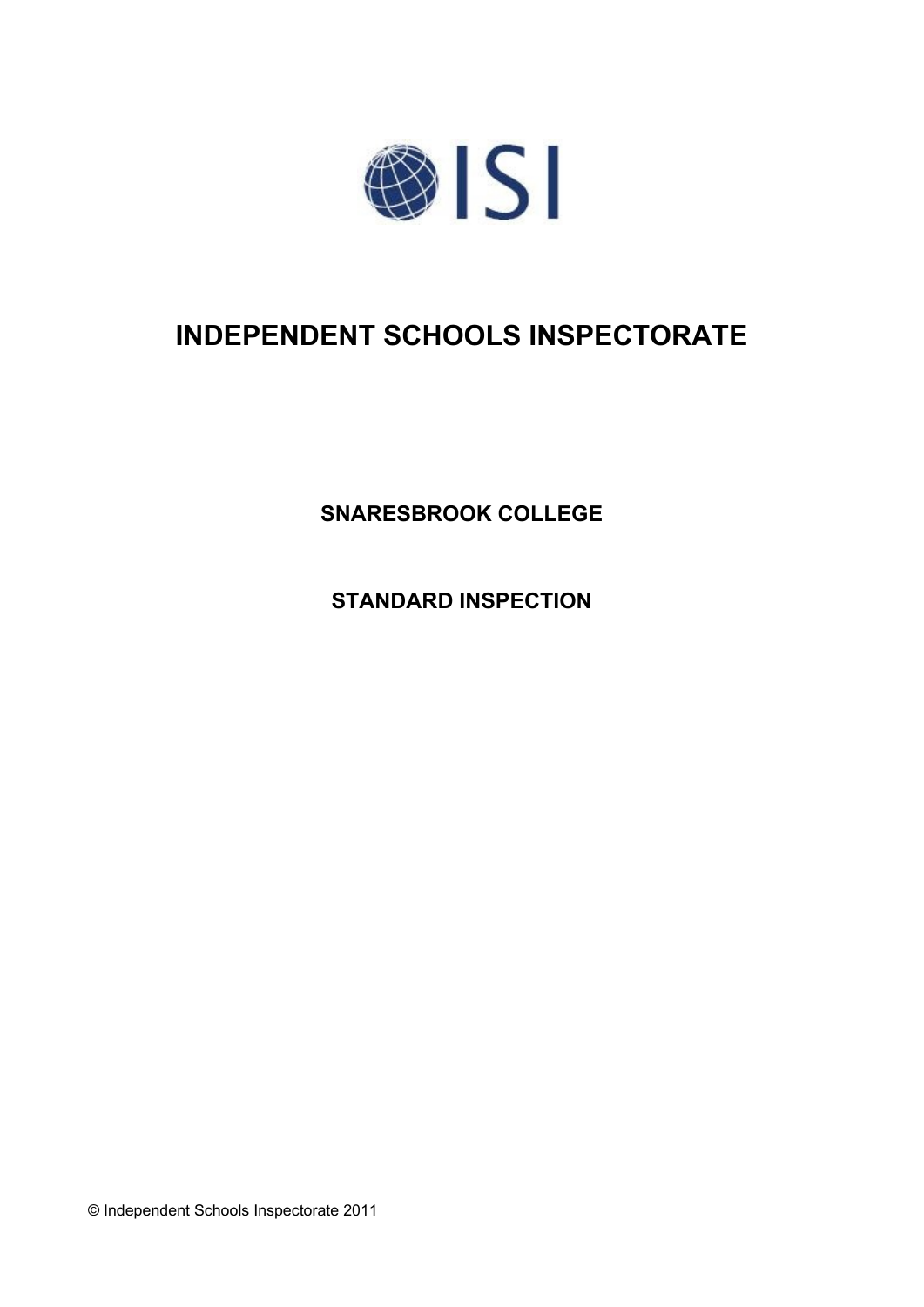# **INDEPENDENT SCHOOLS INSPECTORATE**

## **Snaresbrook College**

| <b>Full Name of School</b>    |                                                                                                            | <b>Snaresbrook College</b>          |            |     |  |  |
|-------------------------------|------------------------------------------------------------------------------------------------------------|-------------------------------------|------------|-----|--|--|
| <b>DfE</b> Number             | 317/6057                                                                                                   |                                     |            |     |  |  |
| Address                       | <b>Snaresbrook College</b><br><b>75 Woodford Road</b><br><b>South Woodford</b><br>London<br><b>E18 2EA</b> |                                     |            |     |  |  |
| <b>Telephone Number</b>       |                                                                                                            | 020 8989 2394                       |            |     |  |  |
| <b>Fax Number</b>             |                                                                                                            | 020 8989 4379                       |            |     |  |  |
| <b>Email Address</b>          |                                                                                                            | office@snaresbrookcollege.org.uk    |            |     |  |  |
| Head                          |                                                                                                            | <b>Mrs Linda Chiverrell</b>         |            |     |  |  |
| Proprietors                   | Mr Stephen Mathison and Mrs Elizabeth Simmons                                                              |                                     |            |     |  |  |
| Age Range                     | 3 to 11                                                                                                    |                                     |            |     |  |  |
| <b>Total Number of Pupils</b> | 162                                                                                                        |                                     |            |     |  |  |
| <b>Gender of Pupils</b>       | <b>Mixed</b>                                                                                               |                                     |            |     |  |  |
| Numbers by Age                | $0-2$ (EYFS): 0                                                                                            |                                     | $5 - 11$ : | 115 |  |  |
|                               | 3-5 (EYFS): <b>47</b>                                                                                      |                                     | $11 - 18:$ | 0   |  |  |
| Number of Day Pupils          | Total:                                                                                                     | 162                                 |            |     |  |  |
| <b>EYFS Gender</b>            | <b>Mixed</b>                                                                                               |                                     |            |     |  |  |
| Inspection dates              | 17 May 2011 to 18 May 2011                                                                                 |                                     |            |     |  |  |
|                               |                                                                                                            | <b>15 June 2011 to 17 June 2011</b> |            |     |  |  |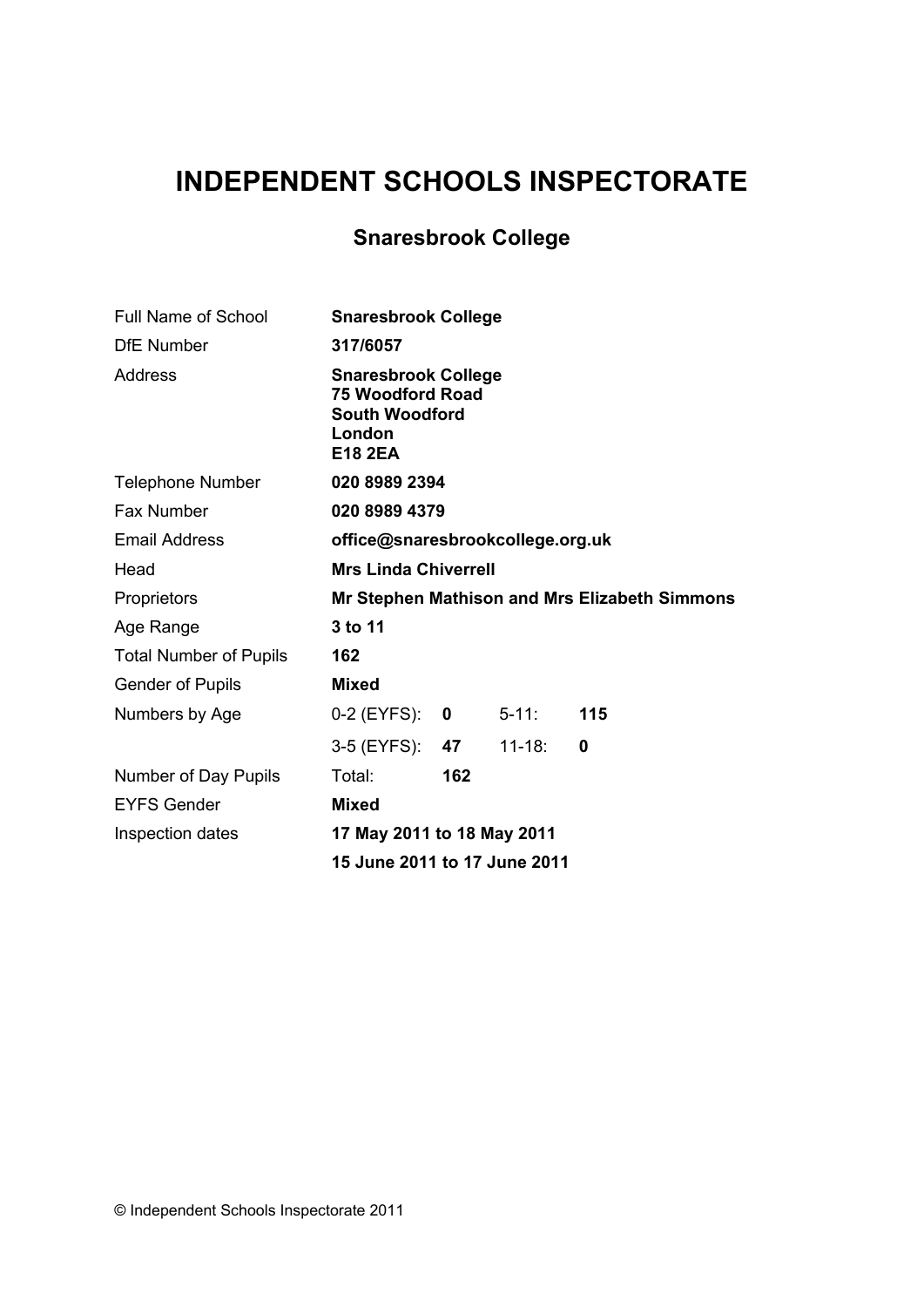## **PREFACE**

This inspection report follows the STANDARD *ISI schedule.* The inspection consists of two parts: an INITIAL two-day inspection of regulatory requirements followed by a three-day FINAL (team) inspection of the school's broader educational provision. The previous ISI inspection was in June 2007.

The Independent Schools Inspectorate (ISI) is the body approved by the Government for the purpose of inspecting schools belonging to the Independent Schools Council (ISC) Associations and reporting on compliance with the Education (Independent School Standards) (England) Regulations 2010\*. The range of these Regulations is as follows.

- (a) Quality of education provided (curriculum)
- (b) Quality of education provided (teaching)
- (c) Spiritual, moral, social and cultural development of pupils
- (d) Welfare, health and safety of pupils
- (e) Suitability of staff, supply staff and proprietors
- (f) Premises and accommodation
- (g) Provision of information
- (h) Manner in which complaints are to be handled

\*These Standards Regulations replace those first introduced on 1 September 2003.

Legislation additional to Part 3, Welfare, health and safety of pupils, is as follows.

- 1. The Special Educational Needs and Disability Act (SENDA).
- 2. Race, gender and sexual discrimination legislation.
- 3. Corporal punishment.

The inspection was also carried out under the arrangements of the ISC Associations for the maintenance and improvement of the quality of their membership.

ISI is also approved to inspect the Early Years Foundation Stage (EYFS), which was introduced in September 2008 and applies to all children in England from birth to  $31<sup>st</sup>$ August following their fifth birthday. This report evaluates the extent to which the setting fulfils the requirements of the Early Years Foundation Stage Statutory Framework published by the Department for Children, Schools and Families (DCSF) and follows the requirements of the Childcare Act 2006 as subsequently amended.

The inspection of the school is from an educational perspective and provides limited inspection of other aspects, though inspectors will comment on any significant hazards or problems they encounter which have an adverse impact on children. The inspection does not include:

- (i) an exhaustive health and safety audit
- (ii) an in-depth examination of the structural condition of the school, its services or other physical features
- (iii) an investigation of the financial viability of the school or its accounting procedures
- (iv) an in-depth investigation of the school's compliance with employment law.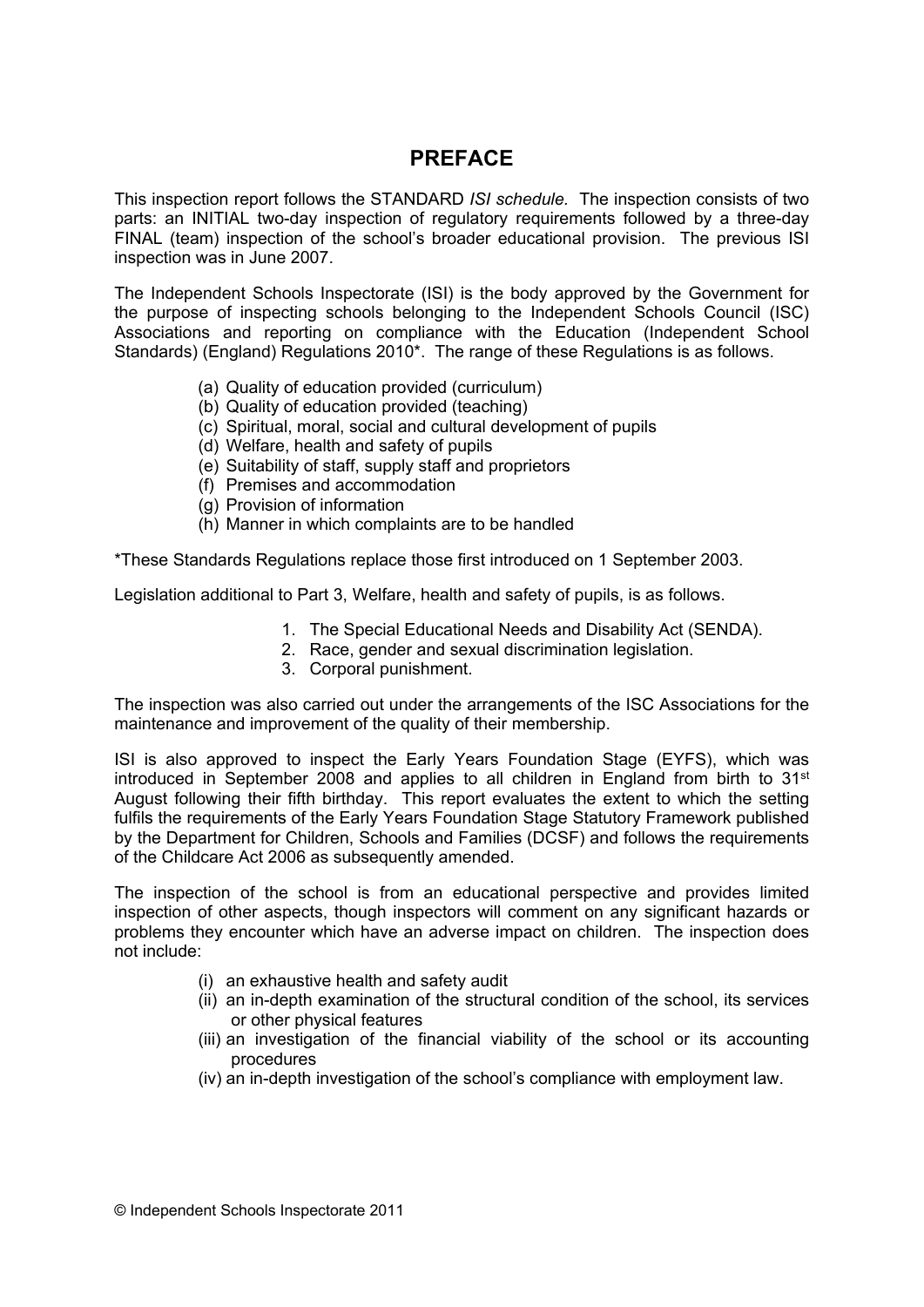## **CONTENTS**

| 1           | THE CHARACTERISTICS OF THE SCHOOL                                                                                                                            | 1            |
|-------------|--------------------------------------------------------------------------------------------------------------------------------------------------------------|--------------|
| $\mathbf 2$ | THE SUCCESS OF THE SCHOOL                                                                                                                                    | $\mathbf{2}$ |
| (a)         | <b>Main findings</b>                                                                                                                                         | 2            |
| (b)         | <b>Action points</b>                                                                                                                                         | 2            |
|             | (i) Compliance with regulatory requirements                                                                                                                  | 2            |
|             | (ii) Recommendations for further improvement                                                                                                                 | 2            |
| 3           | THE QUALITY OF ACADEMIC AND OTHER ACHIEVEMENTS                                                                                                               | 3            |
| (a)<br>(b)  | The quality of the pupils' achievements and their learning, attitudes and skills<br>The contribution of curricular and extra-curricular provision (including | 3            |
|             | community links of benefit to pupils)<br>The contribution of teaching                                                                                        | 4<br>5       |
| (c)         |                                                                                                                                                              |              |
| 4           | THE QUALITY OF THE PUPILS' PERSONAL DEVELOPMENT                                                                                                              | 6            |
| (a)         | The spiritual, moral, social and cultural development of the pupils                                                                                          | 6            |
| (b)         | The contribution of arrangements for welfare, health and safety                                                                                              | 6            |
| 5           | THE EFFECTIVENESS OF GOVERNANCE, LEADERSHIP AND<br><b>MANAGEMENT</b>                                                                                         | 8            |
| (a)         | The quality of governance                                                                                                                                    | 8            |
| (b)         | The quality of leadership and management                                                                                                                     | 8            |
| (c)         | The quality of links with parents, carers and guardians                                                                                                      | 9            |
| 6           | THE EFFECTIVENESS OF THE EARLY YEARS FOUNDATION<br><b>STAGE</b>                                                                                              | 10           |
|             | (a) The overall effectiveness of the early years provision – how well the school<br>meets the needs of children in the Early Years Foundation Stage          | 10           |
| (b)         | The effectiveness of the leadership and management of the Early Years<br><b>Foundation Stage</b>                                                             | 10           |
| (c)         | The quality of the provision in the Early Years Foundation Stage                                                                                             | 10           |
| (d)         | Outcomes for children in the Early Years Foundation Stage                                                                                                    | 11           |
|             | <b>INSPECTION EVIDENCE</b>                                                                                                                                   | 12           |

.

Page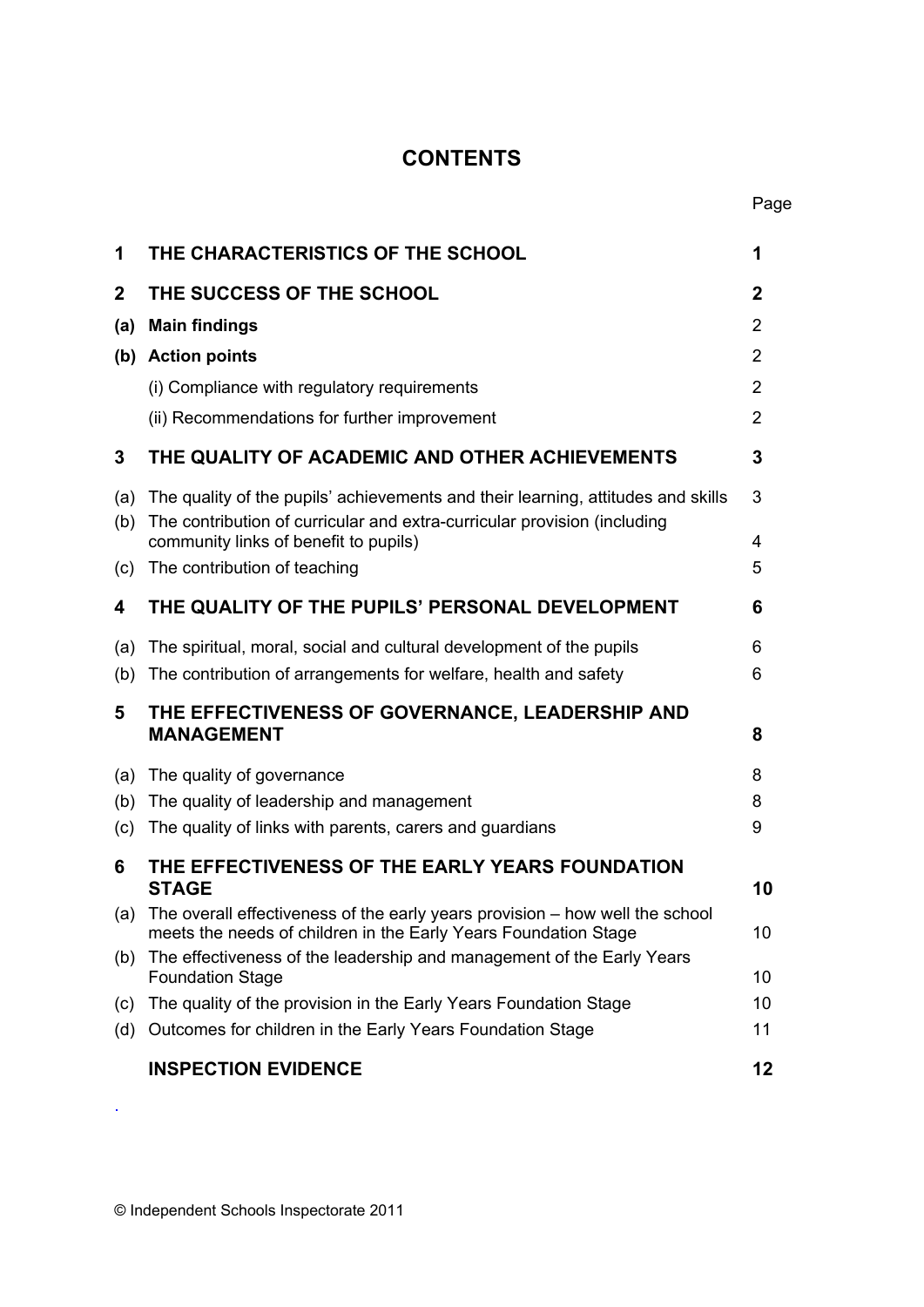## **1. THE CHARACTERISTICS OF THE SCHOOL**

- 1.1 Snaresbrook College is a co-educational day preparatory school for pupils from the ages of three to eleven. The main building is a Victorian house in an urban area where outer London meets Epping Forest. In the last fifteen years the house has been extended and the Early Years Foundation Stage (EYFS) unit has been rebuilt. Founded in the early 1930s, the school is a limited company which has been run by the same family for over fifty years. Members of the family, the headteacher and two others are directors of, and administer, the school.
- 1.2 The school encourages academic, creative and sporting development and strives to establish an enjoyment of learning, as well as focusing on the pupils' social education, extending their consideration, tolerance and respect for each other, together with a desire to help others.
- 1.3 There are 162 pupils in the school, of whom 47 are in the EYFS. There are similar numbers of boys and girls. The school has identified 19 pupils as having learning difficulties and/or disabilities (LDD), all of whom receive specialist help from the school. No pupil has a statement of special educational needs. Nearly half the pupils come from ethnic minorities. English is an additional language (EAL) for 11 pupils, one of whom receives support for his English from the school. Most pupils come from professional or business families living in the surrounding area.
- 1.4 From the results of standardised tests, the ability profile of the school is above the national average.
- 1.5 National Curriculum nomenclature is used throughout this report to refer to year groups in the school.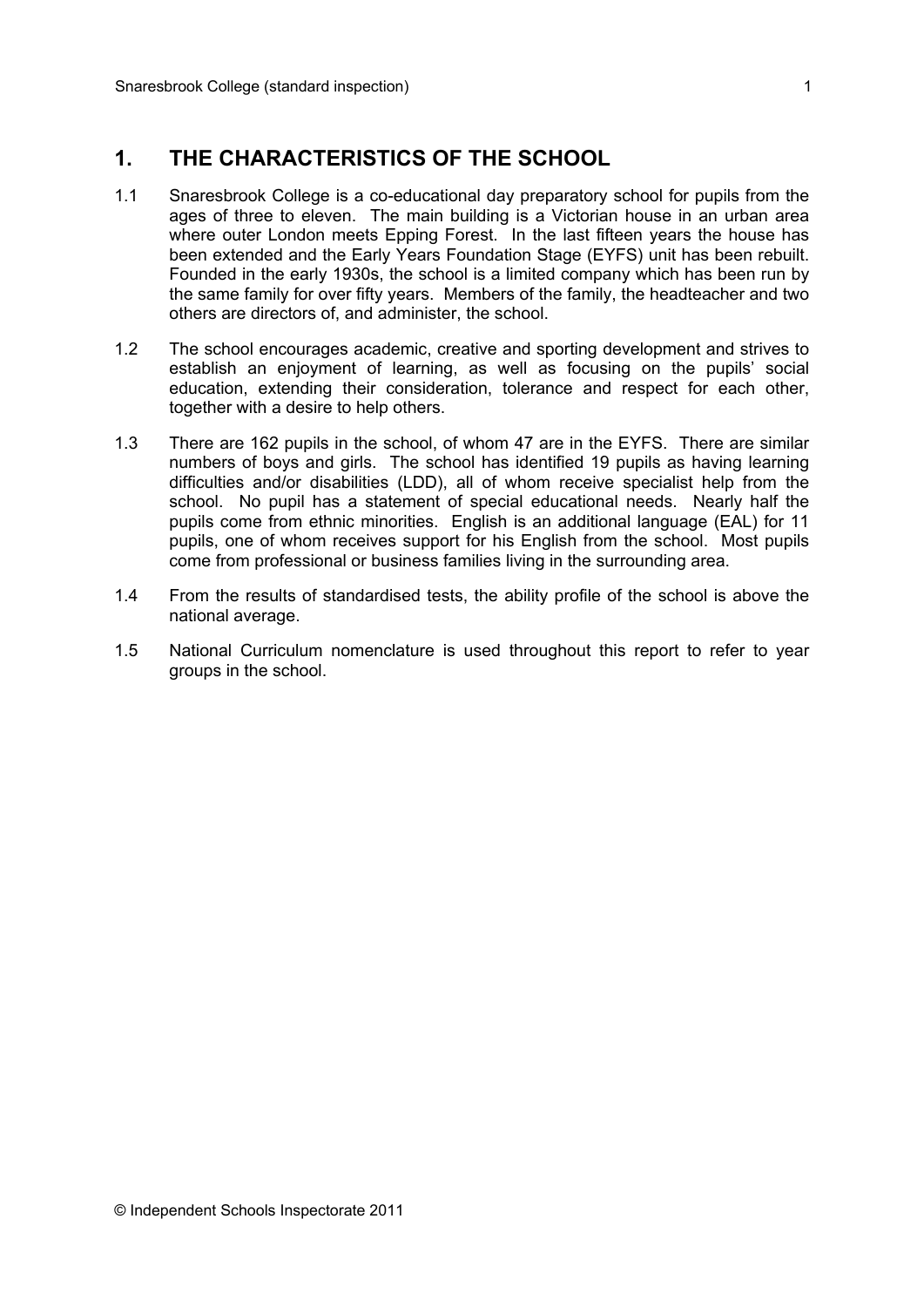## **2. THE SUCCESS OF THE SCHOOL**

### **2.(a) Main findings**

- 2.1 The school successfully meets its aim to provide a broad, enjoyable education, resulting in strong academic, creative, sporting and social development. The overall quality of pupils' learning and achievement is excellent. Teaching that is of very high quality overall promotes strong academic progress and accomplished attainment. It also engages the pupils' interest and imagination, features which were found wanting in the previous inspection. Furthermore, since that inspection, ICT has been significantly developed as a resource for teaching and learning. A positive attitude to study and exemplary classroom behaviour contribute valuably to purposeful learning. Work is marked regularly and constructively. Pupils' progress is systematically monitored, but not enough is yet done to plan for the most productive ways of learning for each pupil. The pupils achieve at least good and sometimes high standards across a suitable range of extra-curricular activities. A broad curriculum enriches the pupils' educational experience and enables them to achieve personal fulfilment.
- 2.2 The quality of the pupils' personal development is excellent. Outstanding pastoral care and effective safeguarding, welfare, health and safety arrangements contribute significantly to the personal development of pupils. Very high standards of behaviour are evident throughout the school and are appreciated by parents. Relationships are excellent. Occupying a large house, the school has a warm, 'family' atmosphere. In and around the school, pupils exhibit confidence, openness and courtesy which reflect pride in, and affection for, the community to which they belong. They take seriously their responsibilities when given the opportunity to lead or to serve.
- 2.3 The board of directors exercises conscientious oversight of the school. Lines of communication are excellent and the directors take an active interest in all aspects of school life. Development planning is thorough and realistic. Leadership is dynamic and direction is clear. Careful, committed management ensures that the day-to-day life of the school is orderly and well controlled. Pastoral and academic administration is excellent. The school promotes close links with parents, who expressed great satisfaction with their children's education.

#### **2.(b) Action points**

#### **(i) Compliance with regulatory requirements**

(The range of the Independent School Standards Regulations is given in the Preface)

2.4 At the time of the initial visit, the school met all the requirements of the Independent School Standards Regulations 2010.

#### **(ii) Recommendations for further improvement**

- 2.5 The school is advised to make the following improvements.
	- 1. Extend the use of assessment to ensure planning always takes account of individual pupils' ways of learning.
	- 2. In the EYFS, consider producing an 'achievement record' to enhance the setting's already strong two-way communication with parents.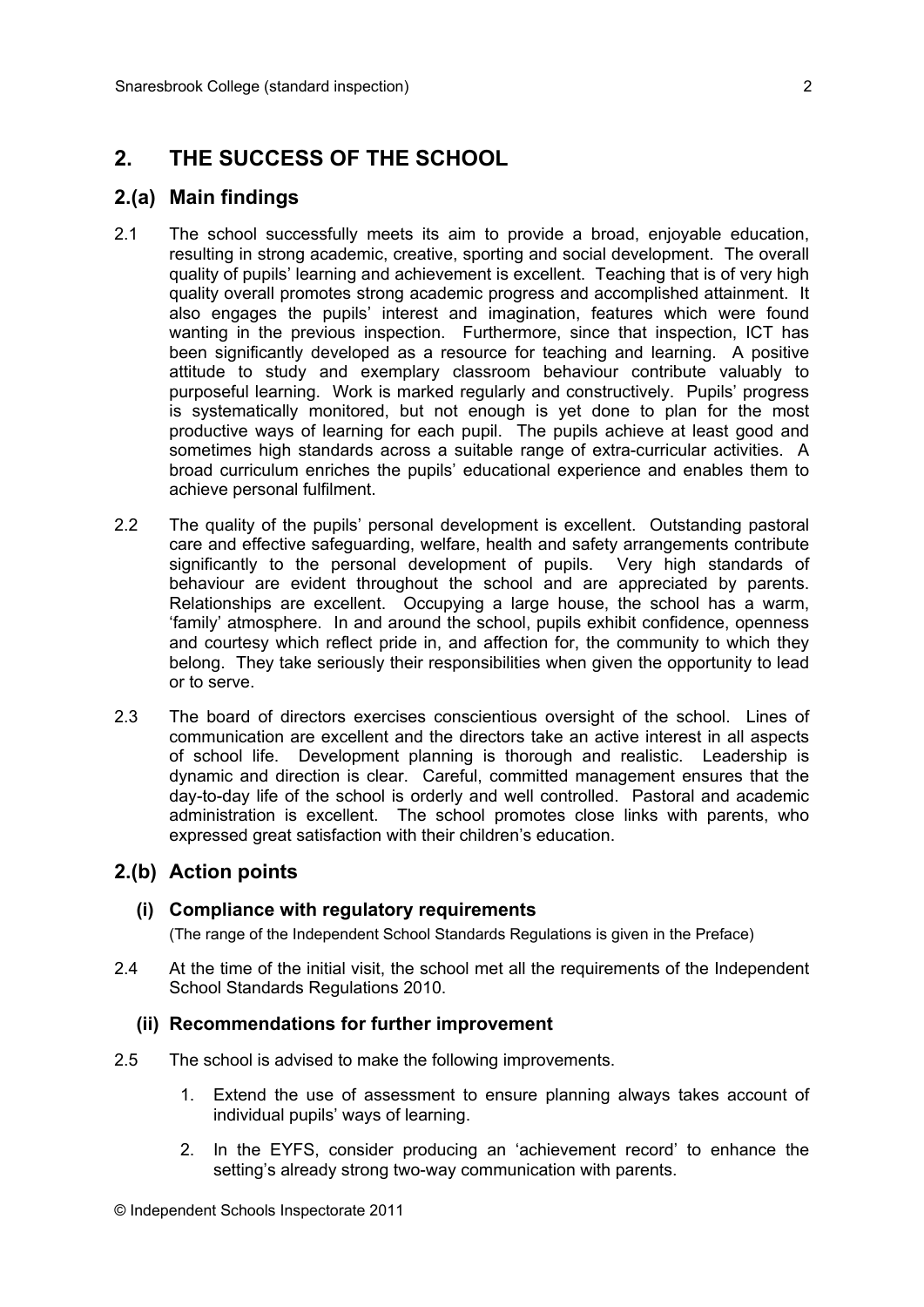## **3. THE QUALITY OF ACADEMIC AND OTHER ACHIEVEMENTS**

#### **3.(a) The quality of the pupils' achievements and their learning, attitudes and skills**

- 3.1 The pupils' overall achievement is excellent. They are extremely well educated in accordance with the school's aims. They display secure knowledge, understanding and skills in their academic disciplines and in a good range of activities. At every stage the overall standard of articulacy, literacy and numeracy is high, and pupils are confident and competent users of information and communication technology (ICT). Pupils enjoy the study of French and German and show through their contributions in class that they have mastered what they have been taught. Classroom displays of pupils' work are of high quality and the pupils themselves are very proud of their publicly recognised achievements. Many pupils displayed skill and flair in choral singing, art, design and drama. Individual and team successes have been achieved in badminton, swimming and football. They take pride in their written work, which is, on the whole, smartly presented. Pupils produce a substantial volume of work and some long pieces by older pupils reflect real diligence and perseverance. Pupils gain proficiency in their use of ICT and enjoy experimenting with new applications. Pupils participate in extra-curricular activities with enthusiasm and gusto, qualities which were much in evidence on sports day, which took place during the inspection.
- 3.2 The following analysis uses the national data for the years 2008 to 2010. These are the most recent three years for which comparative statistics are currently available. Results in national tests at age eleven have been good in relation to the national average for maintained primary schools. Pupils have a strong record of success in examinations to their senior schools, with a significant proportion of Year 6 leavers annually winning scholarships. This level of attainment indicates that pupils make good progress in relation to pupils of similar ability. This good, and often rapid, progress was evident during the inspection, manifested by lesson observations, work produced and curriculum interviews with pupils. In all subjects, pupils with LDD gave evidence of making good progress.
- 3.3 The quality of their academic progress and attainment is due in no small measure to the pupils' very positive attitude to learning. Their behaviour in class is exemplary. They settle readily to their work and are highly attentive and responsive in class. Applying themselves with evident enjoyment, the pupils are enthusiastic students, keen to do well and eager to be challenged. They are willing to contribute and prepared to think for themselves. They co-operate very well in group work and listen appreciatively to one another's views.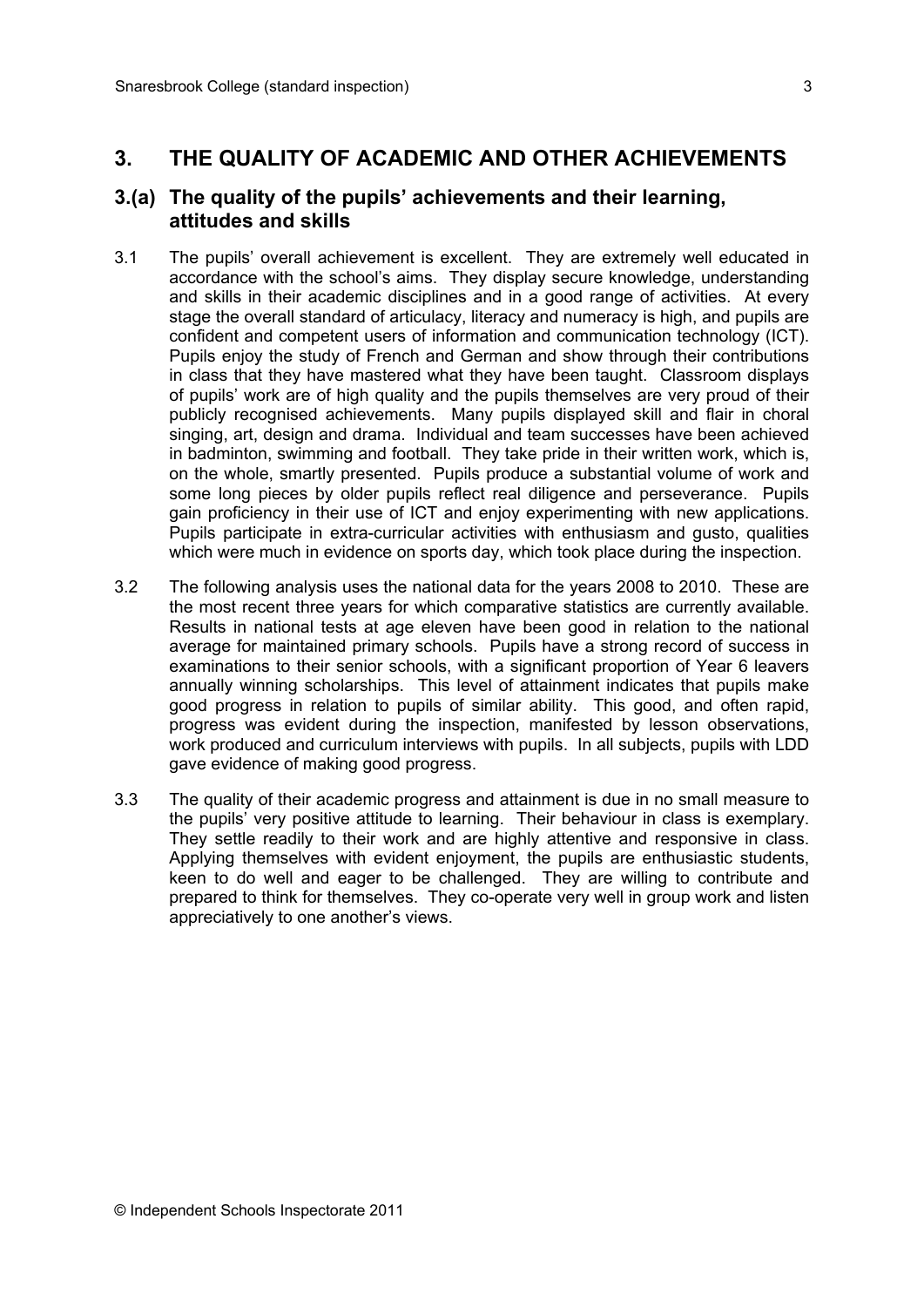#### **3.(b) The contribution of curricular and extra-curricular provision (including community links of benefit to pupils)**

- 3.4 The excellent academic curriculum is broad and well-balanced and makes a strong contribution to pupils' achievements. It covers all of the required areas of learning and is suitable for all ages, abilities and needs. It fully supports the stated aims of the school. Linguistic breadth is provided by the introduction, at various stages and as part of an academic extension programme, of French, German and Latin. The personal, social and health education programme incorporates excellent material on confidence, responsibility, citizenship, relationships and the exercise of choice. ICT skills are taught discretely and are also very well developed across subjects. The curriculum includes many opportunities for creativity, independent thought and the development of reasoning skills. Coming into class for morning registration, pupils may find a teasing puzzle on the board: they enjoy these exercises in mental gymnastics.
- 3.5 The identification and consideration of the ablest pupils is a continuing process, and provision for them is regularly discussed at staff meetings. Extension work presently includes music theory, German, additional mathematics and further reading, as well as the more challenging work which they are given in class. Their needs are very well provided for. The same can be said of pupils with LDD and EAL. Again, their requirements are systematically identified and they receive appropriate specialist help. Furthermore, clear, concise individual action plans highlight pupils' learning difficulties and indicate the support that is being given in class, in small groups or in one-to-one sessions. Pupils with LDD benefit from the close attention of the teaching assistants, whose support enables them to keep up with their contemporaries.
- 3.6 Thanks not least to the skilful and successful deployment of resources in order to make the best use of limited space, pupils enjoy a good range of extra-curricular activities which enrich their all-round education and personal development. Use of nearby facilities enables them to develop their talents in a suitable range of sports. The adventure challenge scheme, which is recognised by the Duke of Edinburgh's Award scheme, develops skills such as cooking and first-aid, introduces pupils to community service, and fosters resilience and independence. The creative and performing arts find expression in plays, concerts and colourful displays of artwork.
- 3.7 A number of flourishing links in the community help the pupils towards a more mature appreciation of the society in which they are growing up. Older pupils visit elderly residents in the neighbourhood; there are strong links with the parish church; pupils support local charities; and representatives of various public services, such as the police and the local authority, provide guidance and training. Pupils gain a strong social awareness and widen their horizons as a result of the help that they give to a school in Ghana, their residential trips in this country and abroad, and their pen-friendships with contemporaries in France.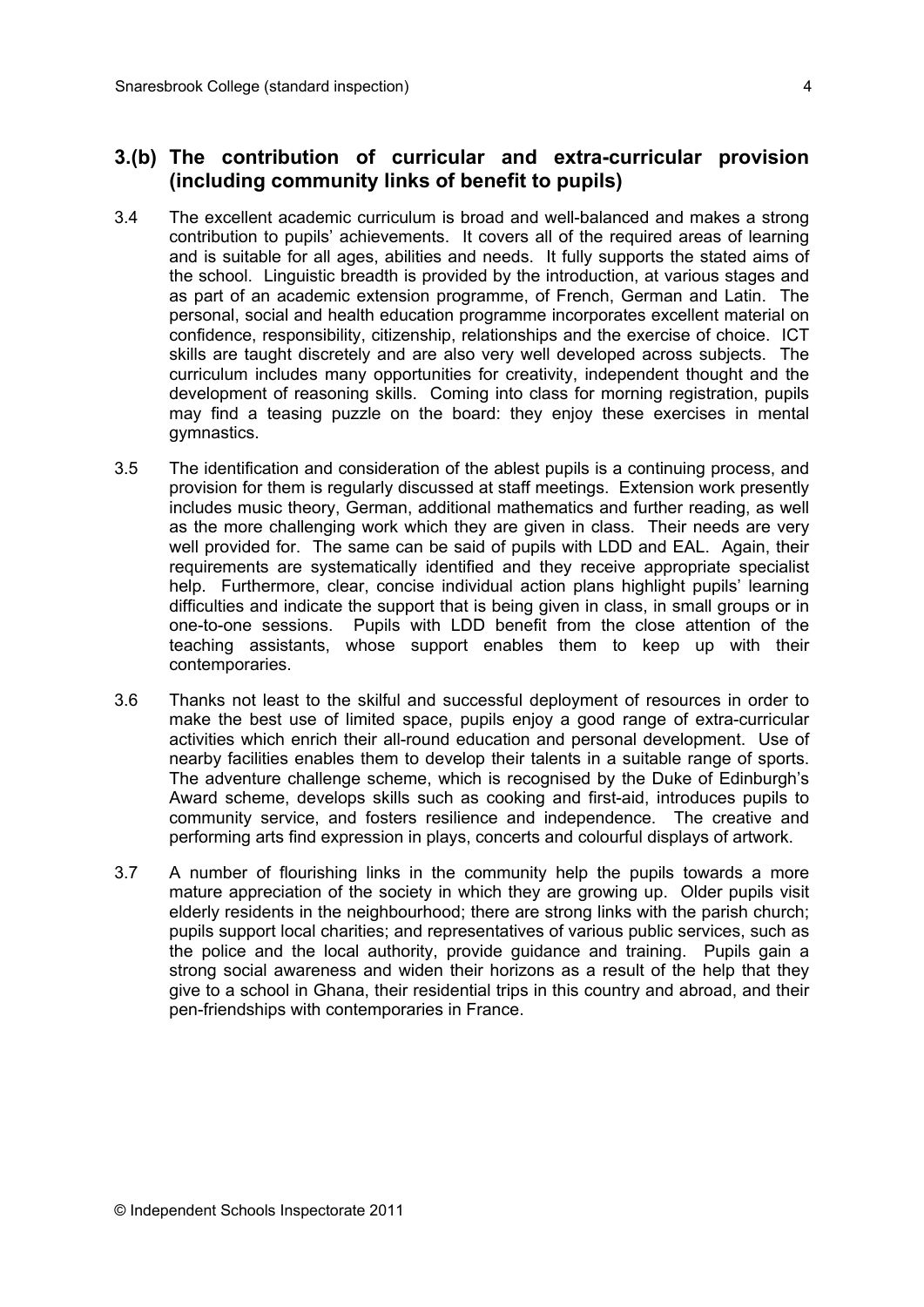#### **3.(c) The contribution of teaching**

- 3.8 The quality of the teaching is excellent overall. It makes a central contribution to the pupils' progress, attainment and enjoyment, and to the school's fulfilment of its academic aims. Teachers are well qualified; the level of their knowledge and expertise is high. Behaviour is managed outstandingly well, to the benefit of effective learning. The teachers' rapport with their students is excellent. Teachers pay close attention to the needs of each individual student, involving them all throughout lessons. Responses to the questionnaire show that pupils find their teachers helpful and appreciate their willingness to help them with their work outside the timetabled lessons, and inspectors agree.
- 3.9 Throughout the school the lessons are carefully planned, and in many cases scope for flexibility and improvisation is maintained. At every stage, lessons observed were taken at a brisk pace, with many imaginative and varied approaches to the work in hand. Versatile use of ICT as a teaching resource stimulates lively responses. Great advances have been made in the application of ICT as a resource for teaching and learning, which was found wanting at the time of the previous inspection. Where teachers had an open choice, in practical subjects for instance, themes and topics were chosen with the clear purpose of exciting the pupils' imagination. Exposition of material is clear, confident and enthusiastic, and a number of lessons were led with real flair. Central to many of the lessons observed was the teacher's communication of a real passion for his or her subject. The previous inspection found that some of the teaching failed to engage the pupils' interest and imagination. This deficiency has been rectified. Pupils said that they found their lessons interesting, and this was borne out by their animated engagement in class. In modern foreign language lessons there is a good mixture of English and the foreign language. Teaching is characterised by high expectations of all pupils' performances and by friendly but firm encouragement of all pupils to do their best. Teachers stimulate a spirit of enquiry. In their questionnaire responses, the pupils acknowledged that they were encouraged to do things for themselves and to think independently, and this was confirmed during the inspection.
- 3.10 Marking of books is thorough, regular and with many useful and encouraging comments. Data about ability and performance, in combination with teachers' knowledge of their pupils, are used to monitor progress and set academic targets. However, the fullest application is not being made of the processes of assessment for planning for the most productive ways of learning for each pupil.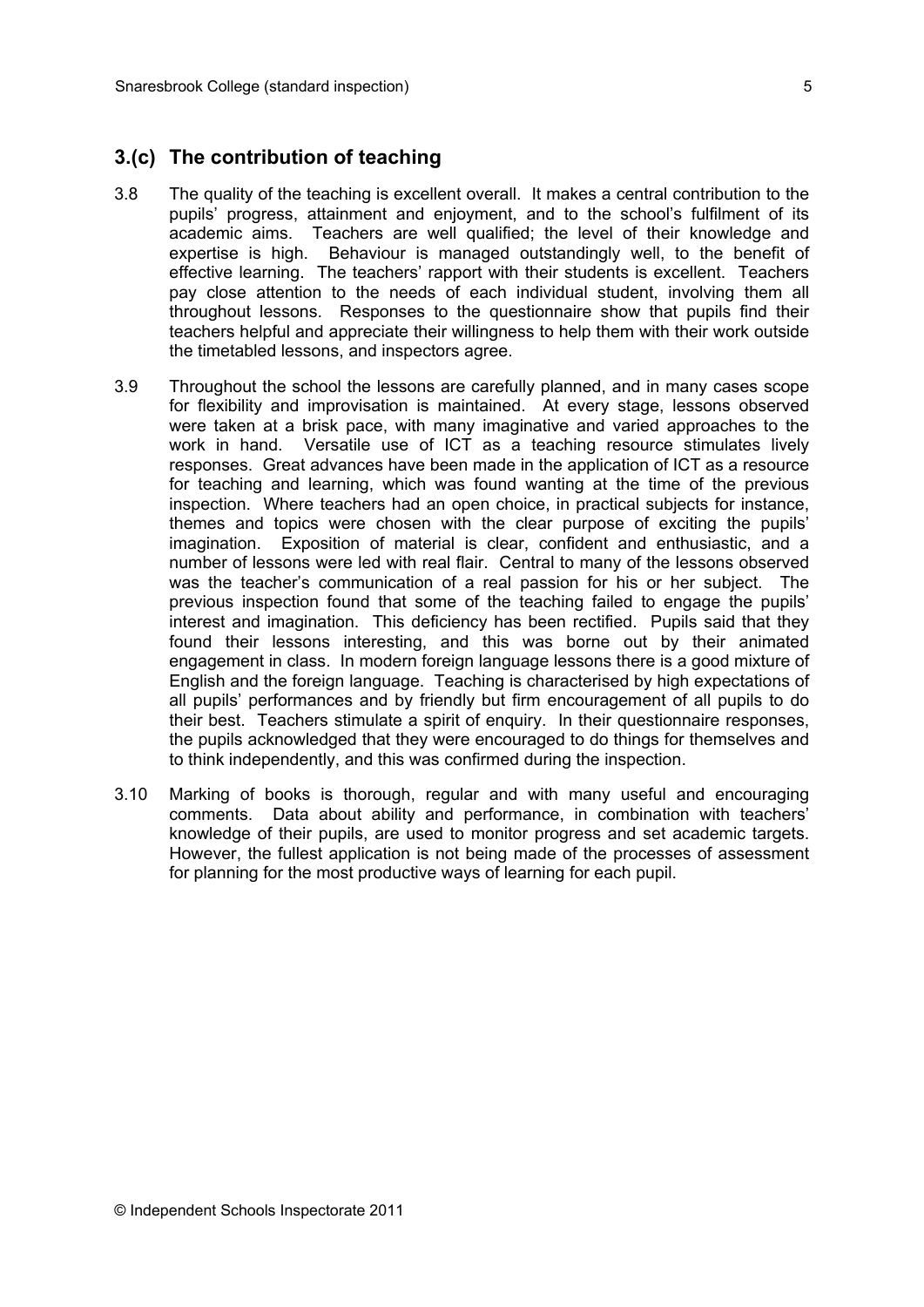## **4. THE QUALITY OF THE PUPILS' PERSONAL DEVELOPMENT**

#### **4.(a) The spiritual, moral, social and cultural development of the pupils**

- 4.1 The pupils' personal qualities are developing excellently, in accordance with the aims of the school. The school successfully generates self-assurance and selfesteem, through its wide range of opportunities for personal fulfilment. Pupils spoke confidently in class, displayed assurance in the drama sessions, conversed articulately, and conducted tours of the school personably and with evident pride. Their appreciation of the spiritual dimension is shown by the active and reverent part which they take in the acts of worship.
- 4.2 Pupils have a secure sense of right and wrong. Their social development is extremely good. They display courtesy to adults and treat younger fellow-pupils kindly and considerately. A strong sense of friendly co-operation permeates school life. Whether in small or large groups, the pupils enjoy their free time in a lively but civilised manner. Parents agree that the school promotes worthwhile attitudes and views, and that it achieves high standards of behaviour; the pupils' behaviour is exemplary.
- 4.3 The school encourages pupils to take responsibility: they respond very well and undertake their duties conscientiously, in roles which offer opportunities for leadership and service. Day-to-day jobs and duties are allocated by rotation in accordance with the school's principle that every pupil should be given opportunities to take responsibility. The school council, with two representatives from each year group from Year 2 upwards and run by Year 6 pupils, makes helpful proposals, for instance regarding fund-raising initiatives. Pupils respond enthusiastically to charitable ventures and they clearly appreciate that through their charitable giving they are helping those less fortunate than themselves. The adventure challenge scheme, especially its community service and residential elements, plays a crucial part in pupils' social development.
- 4.4 Pupils develop an increasingly mature understanding and appreciation of other cultures and traditions. In this ethnically diverse school, the pupils co-exist in complete harmony. Teaching about world faiths, art and music, the introduction to modern foreign languages, and visits outside school all enrich pupils' cultural awareness, as do imaginative initiatives such the display board which focuses on a different language every month.

### **4.(b) The contribution of arrangements for welfare, health and safety**

4.5 The quality of pastoral care and the arrangements for the pupils' welfare, health and safety are excellent, as parents affirm in their responses to the questionnaire, and contribute greatly to their outstanding personal development. The staff provide highquality support and guidance for the pupils, who are clearly as happy to be at Snaresbrook College as they say they are. Relationships throughout the school, between staff and pupils and amongst the pupils themselves, are outstanding. Appropriate pastoral structures are monitored by senior management. The staff know their charges very well indeed and frequent informal exchanges about pupils' welfare complement formal arrangements such as the weekly staff meeting. At this meeting, all staff are able to learn of matters of interest or concern regarding individual pupils. The close knowledge of each pupil means that their particular needs are met, thus contributing greatly to their personal well-being and development. On many different occasions during the inspection, staff, pupils and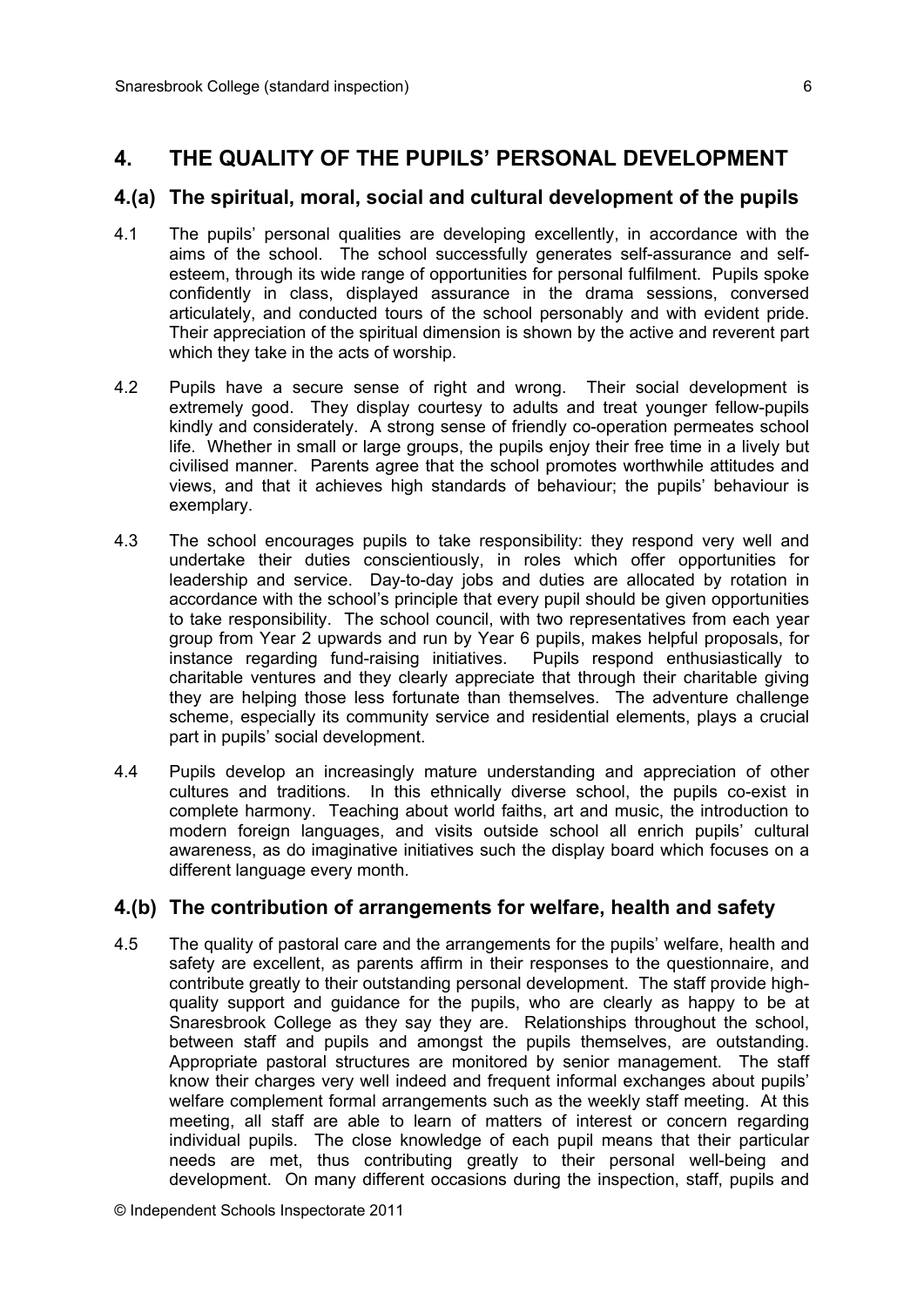parents used the word 'family' when describing the school and this sense of belonging to a safe, intimate, close-knit community was always in evidence.

- 4.6 Parents agree that the school achieves high standards of behaviour, and this view was fully borne out during the inspection. Courteous and considerate, the pupils conduct themselves excellently. Traffic in confined spaces is smooth and manageable, thanks to the pupils' orderly queuing, willingness to hold doors open for others and patient progress from place to place. The school's behaviour policy is clear and fair; sanctions rarely have to be invoked. The many pupils interviewed were unable to recall any instances of bullying and they said that differences were resolved promptly and effectively.
- 4.7 Arrangements for pupils' health and safety are effective. The safeguarding policy is robust and implemented successfully. All staff receive regular child protection training. Appropriate measures are taken to reduce the risk from fire and other hazards, and thorough risk assessments are undertaken before school trips. The personal, social and health education programme contains excellent material on personal well-being and pupils are given sound advice on internet safety and cyberbullying. The medical facilities for those who are ill are suitable. The school has a detailed plan further to improve educational access for pupils with special educational needs or disabilities, and this is reviewed at every meeting of the board of directors. The attendance and admission registers are properly maintained and correctly stored.
- 4.8 Encouragement of the pupils to develop healthy eating habits is supported by the lunch menus, which offer nutritious dishes and always plenty of salad and fresh fruit. Lunches are civilised and sociable occasions. A full programme of games, outdoor play and physical education ensures that pupils take regular exercise.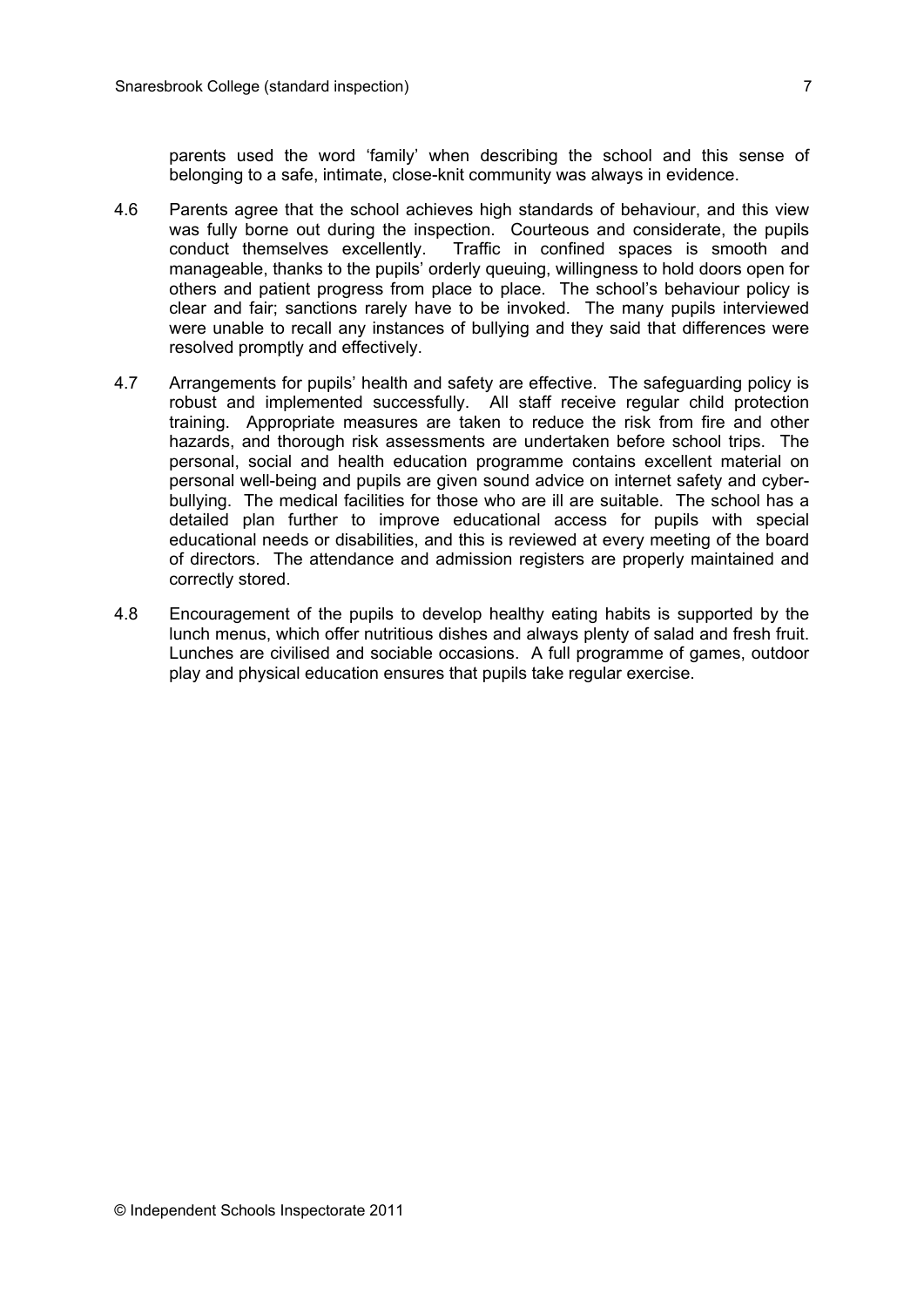## **5. THE EFFECTIVENESS OF GOVERNANCE, LEADERSHIP AND MANAGEMENT**

#### **5.(a) The quality of governance**

- 5.1 The quality of the governance of the school is excellent. The board of directors exercises effective oversight and fully supports the aims of the school. It conscientiously discharges its responsibilities for educational standards and investment in staff, accommodation and resources. The school's financial well-being is regularly and carefully monitored.
- 5.2 Liaison between the directors and the school is outstanding. The headteacher is a member of the board and her monthly meetings with the chairman ensure that both parties are fully informed of current school issues. New members have recently joined the board, widening its range of expertise and the already excellent extent of its involvement with the life and work of the school. The directors are mindful of the importance of succession planning.
- 5.3 The school's development plan is thorough, realistic and far-sighted. The directors closely monitor its implementation, endeavouring to make the best use of the school's site and resources. They employ external consultants, where appropriate, and they are kept up-to-date with regulatory requirements. Policy documents are subject to a programme of review. The directors receive and review regular reports on health and safety, child protection and safeguarding matters.

#### **5.(b) The quality of leadership and management**

- 5.4 The leadership and management of the school are excellent and highly effective in furthering its aims through the provision of an education which promotes enjoyable learning and the nurturing of strong personal values. Energetic leadership drives this lively, creative community, while efficient management ensures the orderliness of its day-to-day life. Priorities and expectations are effectively communicated to all staff, thus ensuring that the school has a clear sense of direction. This is reflected in the high quality of the pupils' education and the excellence of their personal development. Unity of purpose is achieved not least because of the transparency with which the school is managed.
- 5.5 The school is extremely well run and communication at all levels is outstanding. The success of the school's management may be attributed to a mixture of the formal and the informal: on the one hand, there are clear structures and weekly staff meetings; on the other, in this intimate setting it is the work of a moment for a member of staff to go and talk to a colleague about a matter of interest or concern. Consequently issues concerning the pupils' well-being tend to be spotted and dealt with at an early stage. Thanks to excellent teamwork, administrative arrangements and the management of daily routines are carried out smoothly and effectively, to the benefit of the pupils' all-round education. The school not only carries out a large amount of purposeful activity on a confined site but also makes the best use of space and resources very cleverly.
- 5.6 The scheme for evaluating and improving standards of education incorporates regular meetings, lesson observations, target-setting and a staff appraisal programme which includes a review of the need for in-service training. All members of staff, both teaching and non-teaching, are given the opportunity to contribute to the updating of the school development plan. Rigorous procedures are followed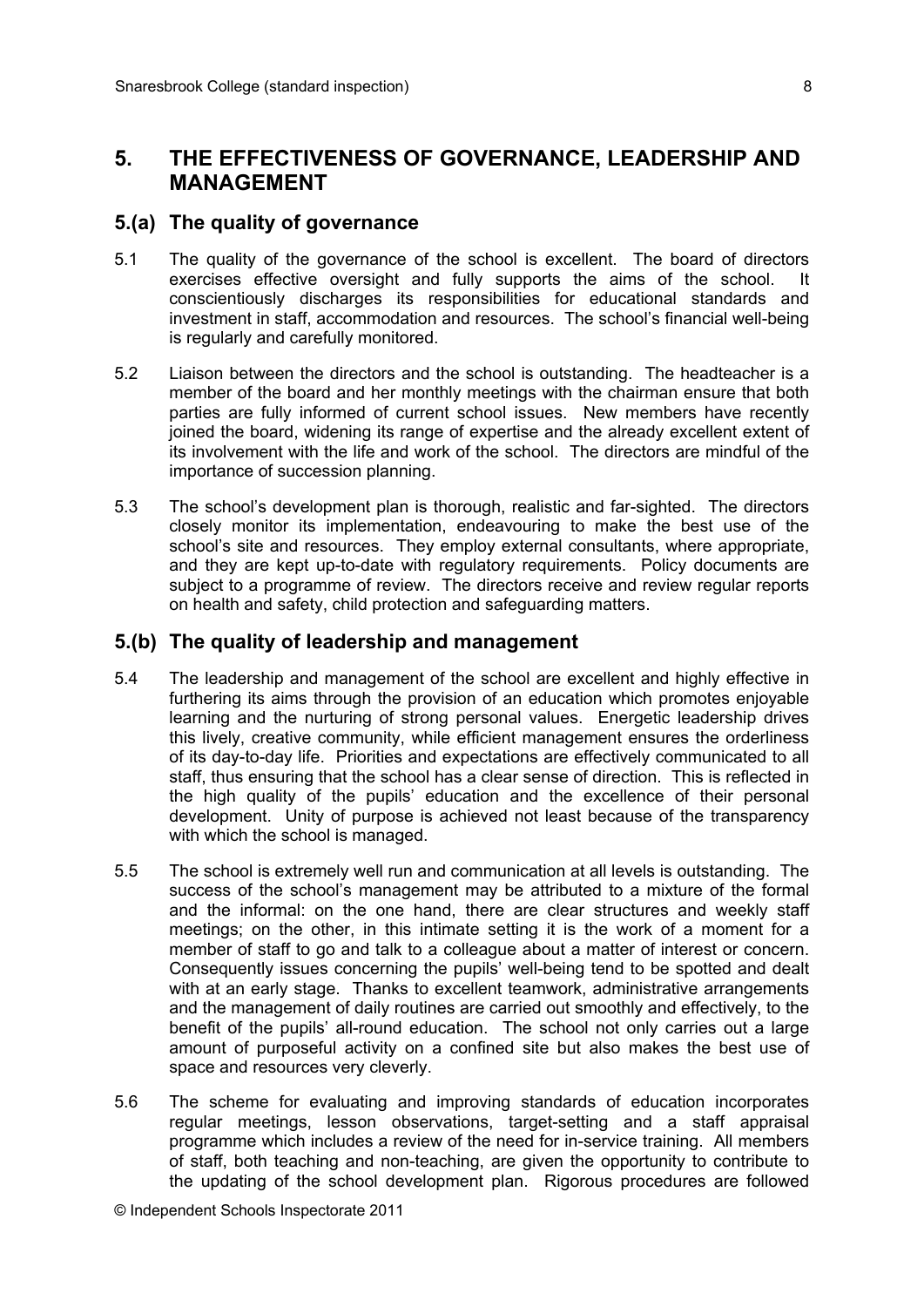concerning the recruitment of all staff and directors, and a centralised register of appointments is accurately kept. All staff are suitably trained and aware of their important roles in safeguarding, welfare, health and safety.

5.7 In their responses to the questionnaire, parents expressed great satisfaction with the governance and management of the school, with which inspectors agree.

#### **5.(c) The quality of links with parents, carers and guardians**

- 5.8 Relationships between the school and parents are excellent. Parents are closely involved in the life of the school from the start, when information for current parents and for parents of prospective pupils is thorough and helpful. The school offers many opportunities for parents to attend events, such as concerts, plays or sports fixtures; the level of parental attendance at sports day was exceptional. Parents involve themselves in the life of the school through, for instance, membership of the parents' association, which is active in its support of the school, arranging various social and fund-raising events, the profits being used to buy 'extras' for the school or to lay on special treats for the pupils. The school also offers information meetings, for instance giving advice to parents as to how they can help their children, about transition to the next stage of their education and about internet dangers. Parents are also consulted from time to time through surveys. Parents appreciate the flexibility of the school in operating a breakfast club and providing after-school care.
- 5.9 Parents receive regular information about their children's academic progress. Parents' evenings are held termly and written reports are sent twice a year. These detailed, informative and constructive reports also include objective statistical data about the pupils' ability and a designated section on personal and social development. Parents receive a regular newsletter. They are encouraged to contact the school whenever they feel they need to, and the accessibility of staff, both teaching and administrative, makes such contact readily achievable.
- 5.10 In their responses to the various sections of the questionnaire, parents expressed a high or very high level of satisfaction. Parents appreciate the openness of the school, the availability of information, the ease with which they can communicate with the school, the timely responses they receive to questions and the way in which concerns are handled. A great deal of contact between home and school, by email, letter, telephone or in person, leads to issues being dealt with quickly, efficiently and effectively. Senior staff are always present at the front of the school at the beginning of the day, ensuring not only a friendly greeting as parents bring their children to school but also the opportunity for a word about a matter of interest or concern.
- 5.11 Parents subscribe to the ethos of the school and approve wholeheartedly of the education which their children are receiving. This was evident from questionnaire responses and underlined by remarks made on sports day and when parents brought or collected their children.

**What the school should do to improve is given at the beginning of the report in section 2.**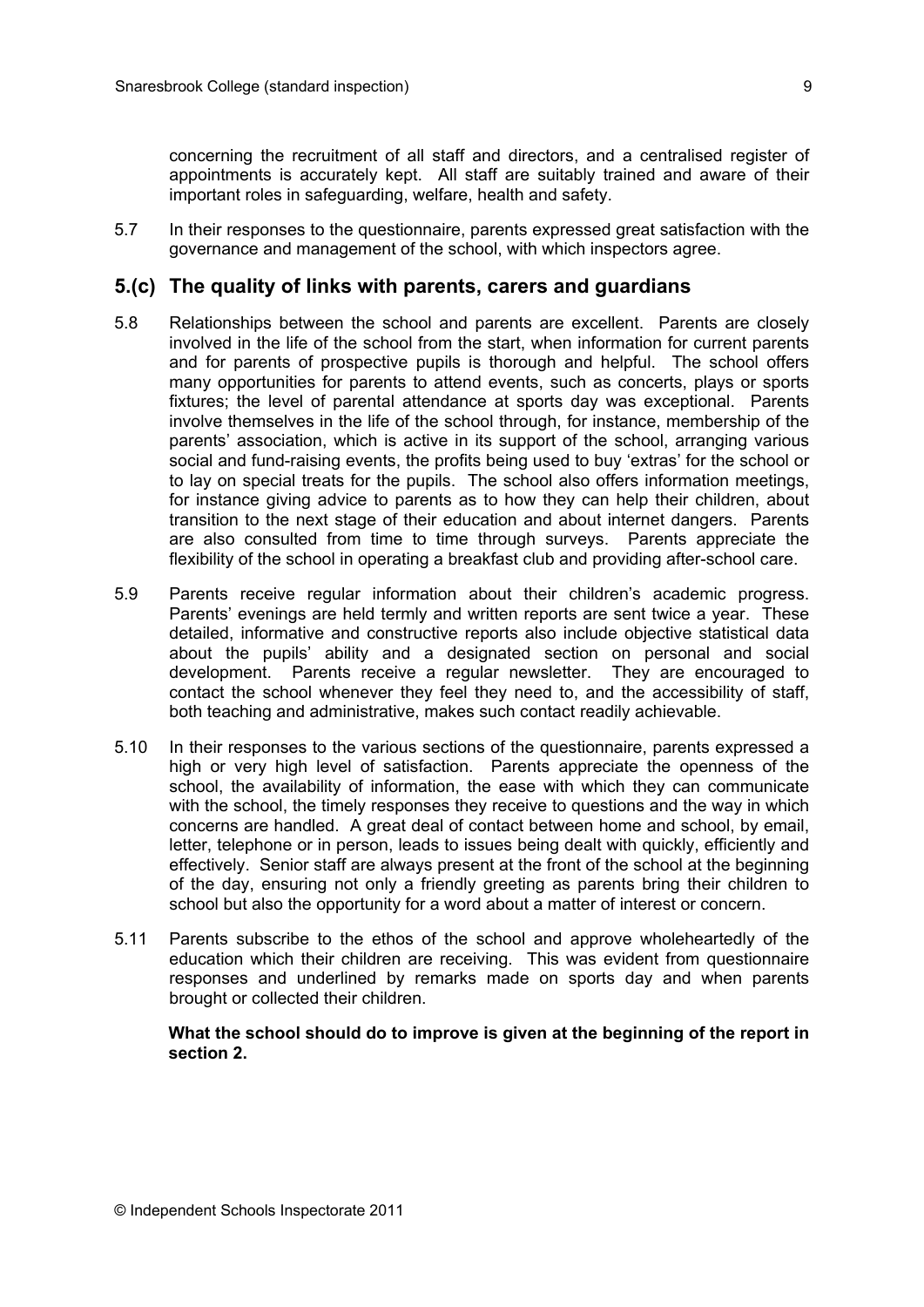## **6. THE EFFECTIVENESS OF THE EARLY YEARS FOUNDATION STAGE**

### **6.(a) The overall effectiveness of the early years provision – how well the school meets the needs of children in the Early Years Foundation Stage**

6.1 The effectiveness of the EYFS is outstanding. The needs of all children are met exceedingly well and so they make excellent progress in their learning and development. All staff know the children extremely well, creating an inspirational environment where each child is valued highly. Rigorous self-evaluation enables existing high standards to be maintained and identifies areas for improvement. Since the previous inspection, improvements have included more parental involvement and an increase in resources, providing a greater choice of activity for the children.

### **6.(b) The effectiveness of the leadership and management of the Early Years Foundation Stage**

6.2 Leadership and management are outstanding. Comprehensive policies are implemented rigorously and consequently children are safeguarded extremely effectively. Parents show strong support for the school. They appreciate the detailed written reports, parents' evenings and daily contact through the 'yellow book' that keeps them fully informed of their child's progress. A clear vision of the way forward is shared by the dedicated staff team who meet regularly to reflect upon current practice and make plans for further improvement. Each child has an equal opportunity to succeed, supported by an extensive range of appropriate resources which are used extremely well.

### **6.(c) The quality of the provision in the Early Years Foundation Stage**

6.3 The quality of the provision is outstanding. The bright, spacious setting, most effectively run by well qualified and caring staff, enables children to learn and make rapid progress. Children develop their imaginations and problem-solving skills through role play, learning to choose from the wide range of materials and toys. The 'sensory garden' for the Nursery provides many opportunities for play, learning about different surfaces and growing plants. The Reception children benefit from a large well-equipped outdoor area. A balance is struck between child-initiated and adultled activities. Whilst an accurate profile of each child informs staff about the next steps in learning, the school does not produce currently an achievement record for each child which would increase the parents' role in their children's development. Children are cared for extremely well and are taught about keeping safe and healthy in many contexts. Regular checks of all equipment create a safe environment. Risk assessments are carried out thoroughly.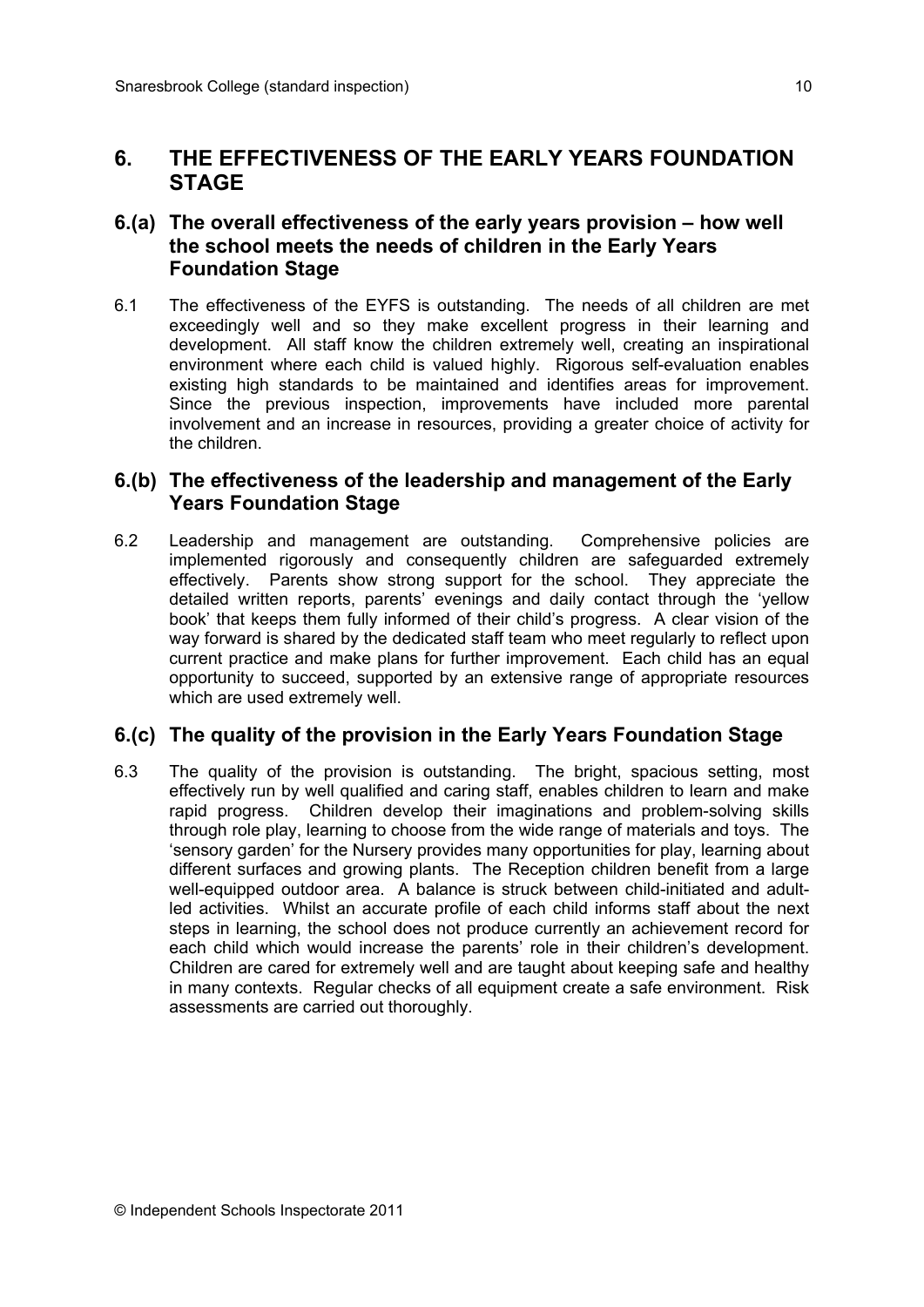6.4 Outcomes for the children are outstanding. From different starting points they all make substantial progress. By the end of Reception, most achieve high standards in all six areas of learning, well exceeding the expectations of the Early Learning Goals. Children are enthusiastic learners who enjoy participating in all their activities and work industriously, both individually and co-operatively. By the end of Nursery, most children can order numbers up to twenty and use a computer mouse. They develop personal skills and become keen to ask and answer questions. At the end of Reception, most children can read by using basic phonics and are able to use a computer to access the internet. The various styles of painting on display demonstrate the children's considerable creative skills. Children care for and respect each other, take turns, share willingly and offer to help. They develop a strong sense of personal safety, as shown by the way they use cycles and scooters outside. They understand that healthy eating, personal hygiene and physical exercise are pre-requisites of a healthy lifestyle. They are developing considerable skills for the future, displaying exemplary behaviour and relating extremely well to one another and to adults.

**Section 2 includes what the Early Years Foundation Stage should do to improve its provision.**